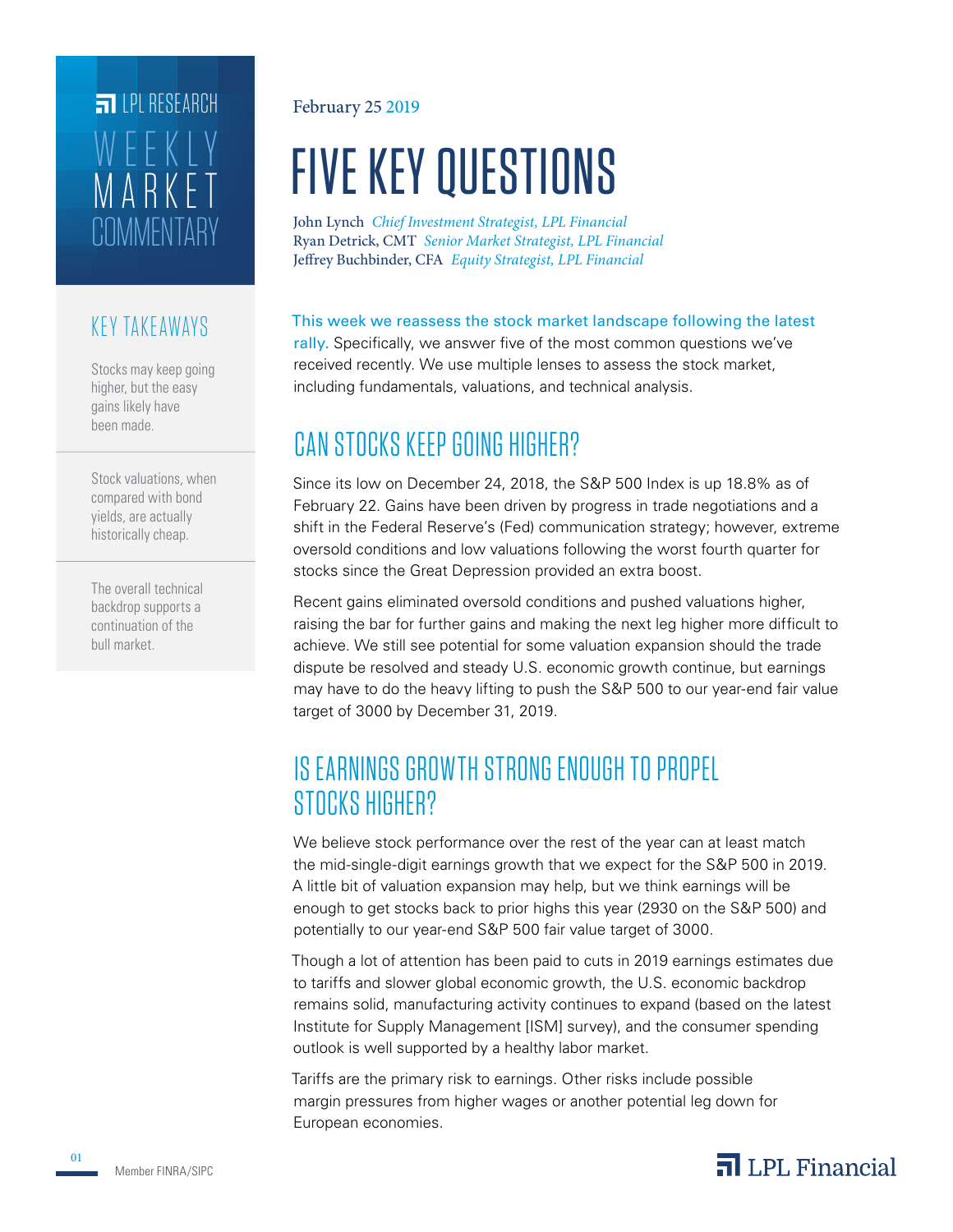# HAVE STOCKS GOTTEN TOO EXPENSIVE?

We don't think so. With the S&P 500 at a forward price-to-earnings ratio of about 16, valuations are roughly in line with the average over the past few decades. Factor in still-low interest rates and inflation, which increase equities' attractiveness versus other asset classes like fixed income, and we would argue stocks are still attractively valued and modest valuation expansion this year is likely.

An easy way to make this point is to compare the earnings generated by stocks with bond yields, which are essentially earnings generated by bonds. We do this by comparing the earnings yield for the S&P 500 Index (S&P 500 earnings per share divided by the index price level) with the yield on the 10-year Treasury.

This statistic, referred to as the equity risk premium (ERP), is currently over 3% after averaging about 0.5% over the past six decades. Historically, a higher ERP has pointed to better future stock market performance. Since 1960, when the gap between the earnings yield and 10-year Treasury yield has been above 3% (as it is now), the

S&P 500 has gained 12.4% on average over the following 12 months [Figure 1].

## DO WE NEED A RETEST?

We believe a retest of the December 24, 2018, low for the S&P 500, near 2350, is unlikely. As we wrote [here last week,](https://lpl-research.com/~rss/LPL_RSS_Feeds_Publications/WMC/Weekly_Market_Commentary_02192019.pdf) with more than 70% of S&P 500 components recently hitting 20-day highs, we believe pullbacks in the near term will be modest.

Market breadth, which measures how many stocks are participating in the movement of broader indexes, is another positive sign. The NYSE Common Stock Only Advance/Decline line recently broke out to new all-time highs. We've seen time and time again that new highs in market breadth has led to eventual new highs in price.

Lastly, more than 90% of the components in the S&P 500 recently were trading above their 50-day moving average. While it may seem like stocks are overbought based on this metric, as Figure 2 shows, being overbought by this measure is actually quite bullish.



Source: LPL Research, Strategas Research Partners 02/19/19 Quarterly data 1960–2018.

All indexes are unmanaged and cannot be invested into directly. All performance referenced is historical and is no guarantee of future results.

### Member FINRA/SIPC

02

### $\overline{\mathbf{a}}$  LPL Financial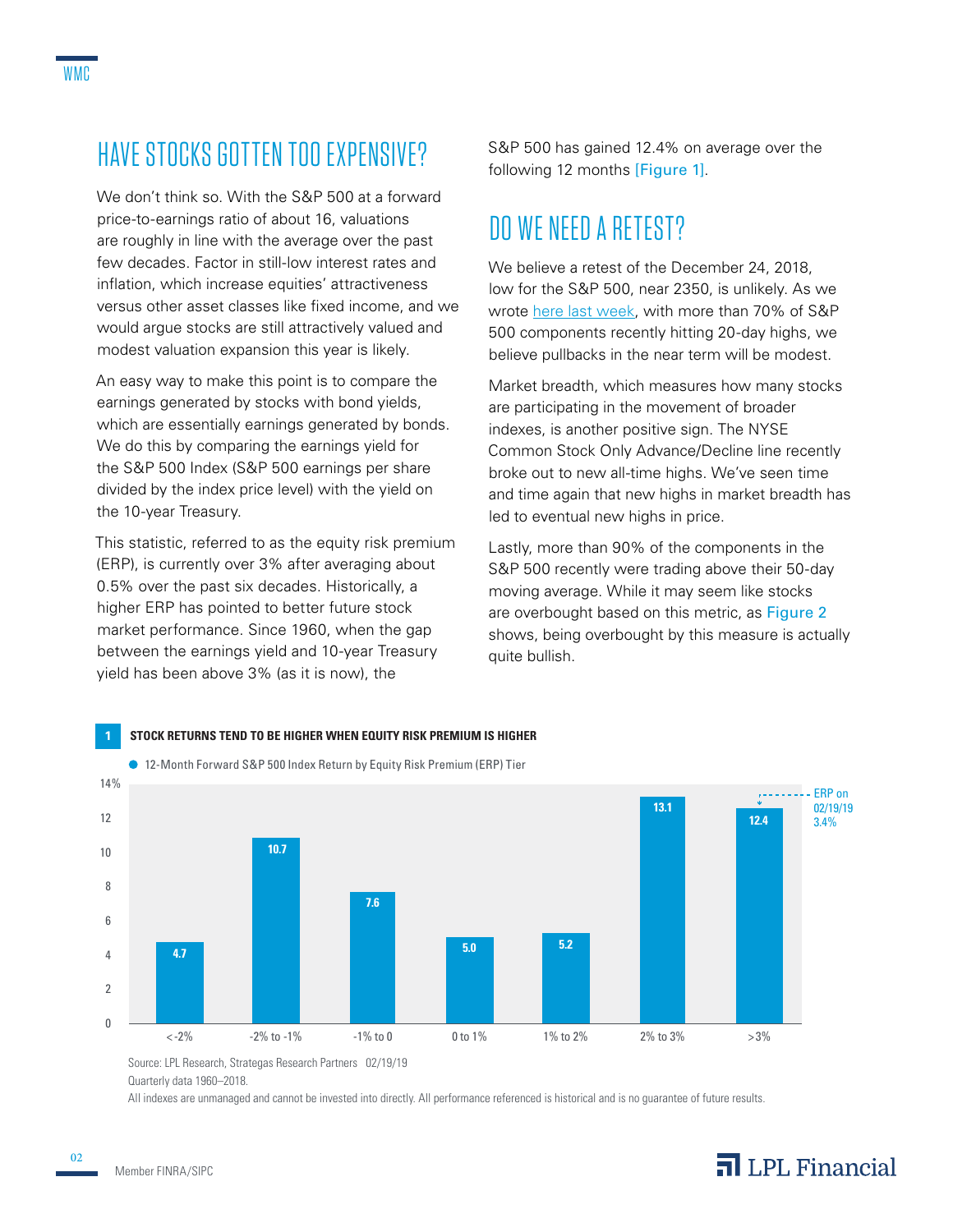## IS SENTIMENT NOW OVERLY BULLISH?

We don't think so. As discussed last week, the overall technical backdrop continues to look strong, but one other substantial positive is that investor sentiment is still not near levels of optimism that we would consider to be a major warning sign. We use several surveys to gauge sentiment, including the AAII bull-bear survey and the CNN Money Fear and Greed Index, as well as investor flows.

History has shown that the crowd can actually be right during trends, but it also tends to be wrong at extremes. This is why sentiment can be an important contrarian indicator. If everyone who might become bearish has already sold, only buyers are

left. The reverse also applies. We see this contained optimism as healthy and, in fact, are surprised there isn't more excitement after such a powerful rally.

### CONCLUSION

The questions are mounting after the significant gains since the December 24 lows. The good news is that our expectation for steady earnings growth, solid technicals, and nice valuations amid a healthy economic backdrop support further gains for stocks throughout 2019. We reiterate our year-end fair value range of 3000 for the S&P 500 from our *[Outlook 2019](http://lpl-research.com/outlook/2019/Outlook_2019_Spreads.pdf)* publication. ■

### **2 OVERBOUGHT CAN BE A GOOD THING**

| <b>Date</b> | <b>S&amp;P 500 Components Above</b><br><b>50-Day Moving Average</b> | <b>S&amp;P 500</b> | 1-Month Return | 3-Month Return | <b>6-Month Return</b> |
|-------------|---------------------------------------------------------------------|--------------------|----------------|----------------|-----------------------|
| 02/08/91    | 94.6%                                                               | 359.4              | 3.0%           | 4.6%           | 7.7%                  |
| 06/02/97    | 90.2%                                                               | 846.4              | 5.3%           | 6.3%           | 12.9%                 |
| 03/19/98    | 90.2%                                                               | 1089.7             | 3.1%           | 1.5%           | $-6.5%$               |
| 05/05/03    | 90.4%                                                               | 926.6              | 6.4%           | 6.1%           | 13.4%                 |
| 11/15/04    | 91.0%                                                               | 1183.8             | 1.9%           | 2.2%           | $-0.9%$               |
| 04/30/09    | 90.6%                                                               | 872.8              | 8.0%           | 13.1%          | 19.5%                 |
| 08/04/09    | 91.2%                                                               | 1005.7             | $-1.1%$        | 3.7%           | 9.1%                  |
| 03/18/10    | 90.2%                                                               | 1165.8             | 2.7%           | $-4.3%$        | $-3.5%$               |
| 10/06/10    | 91.2%                                                               | 1160.0             | 5.3%           | 10.1%          | 15.1%                 |
| 10/25/11    | 91.8%                                                               | 1229.1             | $-5.5%$        | 7.3%           | 13.9%                 |
| 01/07/13    | 90.1%                                                               | 1461.9             | 3.4%           | 7.3%           | 13.0%                 |
| 05/15/13    | 91.2%                                                               | 1658.8             | $-1.9%$        | 1.6%           | 6.6%                  |
| 03/17/16    | 90.7%                                                               | 2040.6             | 2.6%           | 1.8%           | 5.2%                  |
| 02/19/19    | 92.5%                                                               | 2779.8             | ?              | ?              | ?                     |
|             |                                                                     | Average            | 2.6%           | 4.7%           | 8.1%                  |
|             |                                                                     | Median             | 3.0%           | 4.6%           | 9.1%                  |
|             |                                                                     | % Higher           | 76.9%          | 92.3%          | 76.9%                 |
|             |                                                                     | Count              | 13             | 13             | 13                    |

#### **More Than 90% of S&P 500 Index Components Above 50-Day Moving Average May Mean Strong Equity Returns**

Source: LPL Research, Bloomberg 02/20/19

All indexes are unmanaged and cannot be invested into directly. All performance referenced is historical and is no guarantee of future results.

03

### $\overline{\mathbf{a}}$  LPL Financial